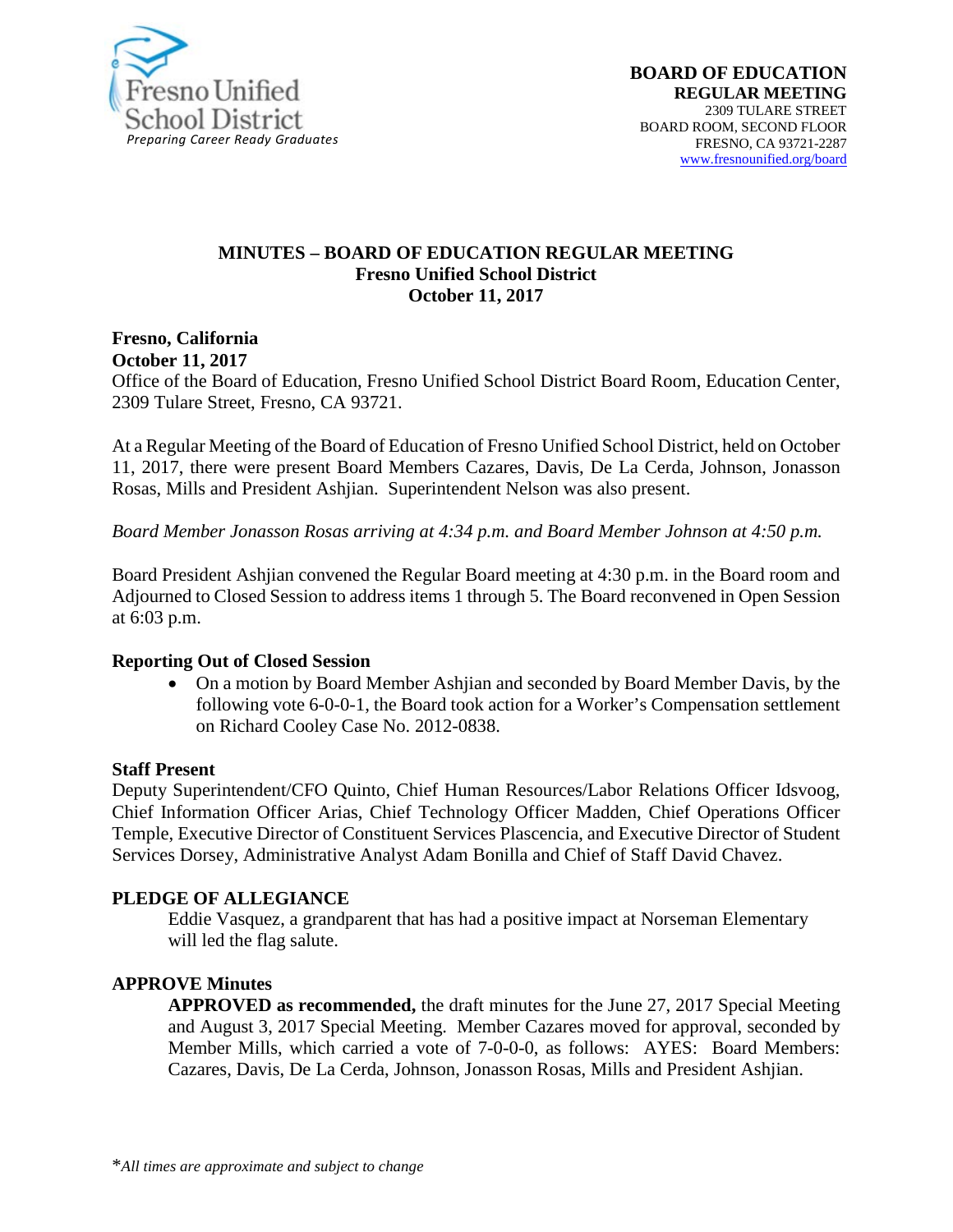#### **HEAR Report from Student Board Representatives**

Students Abraham Hernandez and Kayla Gomez from Design Science High School thanked trustees De La Cerda, Johnson and Trustee Area Liaison Michele Rodriguez for attending their SAB meeting and encouraged the students to enjoy high school and finish the year strong. The students asked questions about the district's negotiations with the Fresno Teachers Association and how a potential teacher strike would affect their grades, homework, course credit and more. The students also shared some exciting news from Design Science including all seniors have completed their UC applications and are currently working to finish CSU and Common Apps before November 1<sup>st</sup>. The school also had its first college admittance of the year to Grand Canyon University. Students enjoyed college week, where various universities and institutions visited campus and talked with students. Freshman and sophomore classes are organizing the school's first dance and last week, the students enjoyed having a guest speaker, former NFL player for the Indianapolis Colts, Shawn Harper, who inspired students to work through hard times to find success. Students from Wawona School also shared with the board the activities they participate in and why love attending Wawona.

## **ADOPT Resolution Recognizing the Month of October as National Cyber Security Awareness Month**

**ADOPTED as recommended**, a resolution recognizing the month of October as National Cyber Security Awareness Month (NCSAM). Our Nation's children spend hours each week in an online environment which profoundly impacts their social, emotional, and physical development. Fresno Unified School District will be recognizing Cyber-Safety Week at all of its K-12 schools from October 17 through October 21, and will receive instruction in Cyber Safety using appropriate grade level curriculum materials. Member Davis moved for approval, seconded by Member Mills, which carried a vote of 8-0-0-1, as follows: AYES: Student Board Members Riar and Rivera. Board Members: Cazares, Davis, De La Cerda, Johnson, Jonasson Rosas, and Mills. ABSENT: Board President Ashjian.

## **ADOPT Resolution Recognizing the Month of October as LGBT History Month**

**ADOPTED as recommended**, a resolution recognizing the month of October 2017 as LGBT History Month. LGBT History Month is an opportunity to understand and educate students and staff on the issues facing LGBT students, which will lead to lower levels of bullying, decreased incidents of harassment related to sexual orientation, increased teacher/staff intervention, and a greater reporting of incidents. Fresno Unified School District hereby proclaims October 2017 as LGBT History Month. Member Cazares moved for approval, seconded by Member Mills, which carried a vote of 8-0-0-1, as follows: AYES: Student Board Members Riar and Rivera. Board Members: Cazares, Davis, De La Cerda, Johnson, Jonasson Rosas, and Mills. ABSENT: Board President Ashjian.

## **HEAR Report from Superintendent**

- Thanked Murray and Francine Farber for donating \$100,000 last year to support a play produced by Good Company Players for all fifth graders in the district and for providing another donation to cover the cost of this year's production.
- Thanked the Board of Education for passing a resolution proclaiming October 2017 LGBT History Month. Fresno Unified firmly believes students and staff perform best in an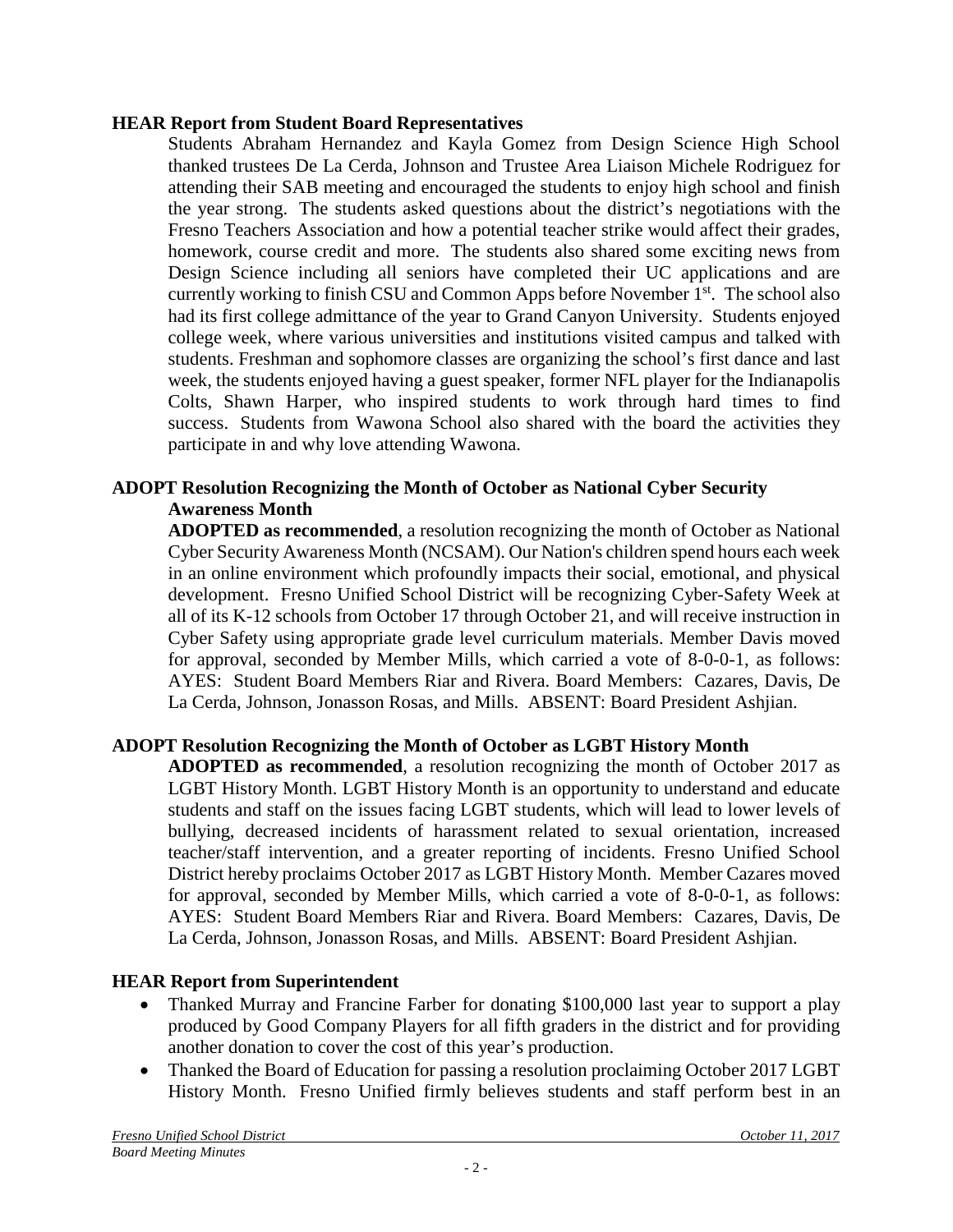environment where tolerance, diversity and inclusiveness are practiced and valued. Nelson met with local LGBTQ leaders to share the district's LGBTQ outreach plan and gather feedback. The outreach plan includes professional development for staff, additional supports for students and continued collaboration with community leaders to ensure all students have a safe and supportive educational environment.

- Shared that recently, seventh grade Scandinavian Middle School student Adrian Antunez died in a tragic accident. Following his death, one of the most surprising gifts came from a Clovis police officer who pulled Scandinavian Vice Principal Summer Gaston-Gehris over as she drove to buy a gift card for Adrian's mom. Instead of issuing a ticket, the officer provided a cash donation after hearing what Gaston-Gehris was going to do. He then came back the following day with an envelope of \$300 collected by members of the Clovis Police Department. Fresno Police Department officers assigned to Scandinavian also raised money to provide a gift card to the family and Lifetouch photography created a photo package for the family.
- Thanked Big James Henderson, former weight lift champion, for bringing smiles and inspiring messaged to students at Heaton Elementary School.
- Informed the public about the upcoming districtwide School Choice Expo which showcases all school options and highlights career technical education (CTE) pathways at each high school. The event is important for families who may be looking for a different school option for the 2018/19 school year.

On a motion by Member Davis, seconded by Member De La Cerda, the consent agenda, exclusive of agenda item: A-5, A-8 and A-9 which were pulled for further discussion, was approved on a roll call vote of 9-0-0-0 as follows: AYES: Student Board Members Riar and Rivera, Board Members: Cazares, Davis, De La Cerda, Johnson, Jonasson Rosas, Mills and President Ashjian.

# **A. CONSENT AGENDA**

# **A-1, APPROVE Personnel List**

**APPROVED as recommended,** the Personnel List, Appendix A, as submitted.

**A-2, ADOPT Findings of Fact and Recommendations of District Administrative Board ADOPTED as recommended,** the Findings of Fact and Recommendations of District Administrative Panels resulting from hearings on expulsion and cases conducted during the period since the September 27, 2017 Regular Board meeting.

# **A-3, APPROVE Agreement with Health Management Systems, Inc.**

**APPROVED as recommended,** an agreement with Health Management Systems, Inc. (HMS) to provide dependent eligibility review services on behalf of the district's employee health plan. The fee for services is approximately \$100,000.

## **A-4, APPROVE Independent Contractor Services Agreement with Good Company Players**

**APPROVED as recommended.** As part of the Any Given Child initiative, the Good Company Players will perform a comprehensive, standards-based theatre production for all fifth grade students in February 2018.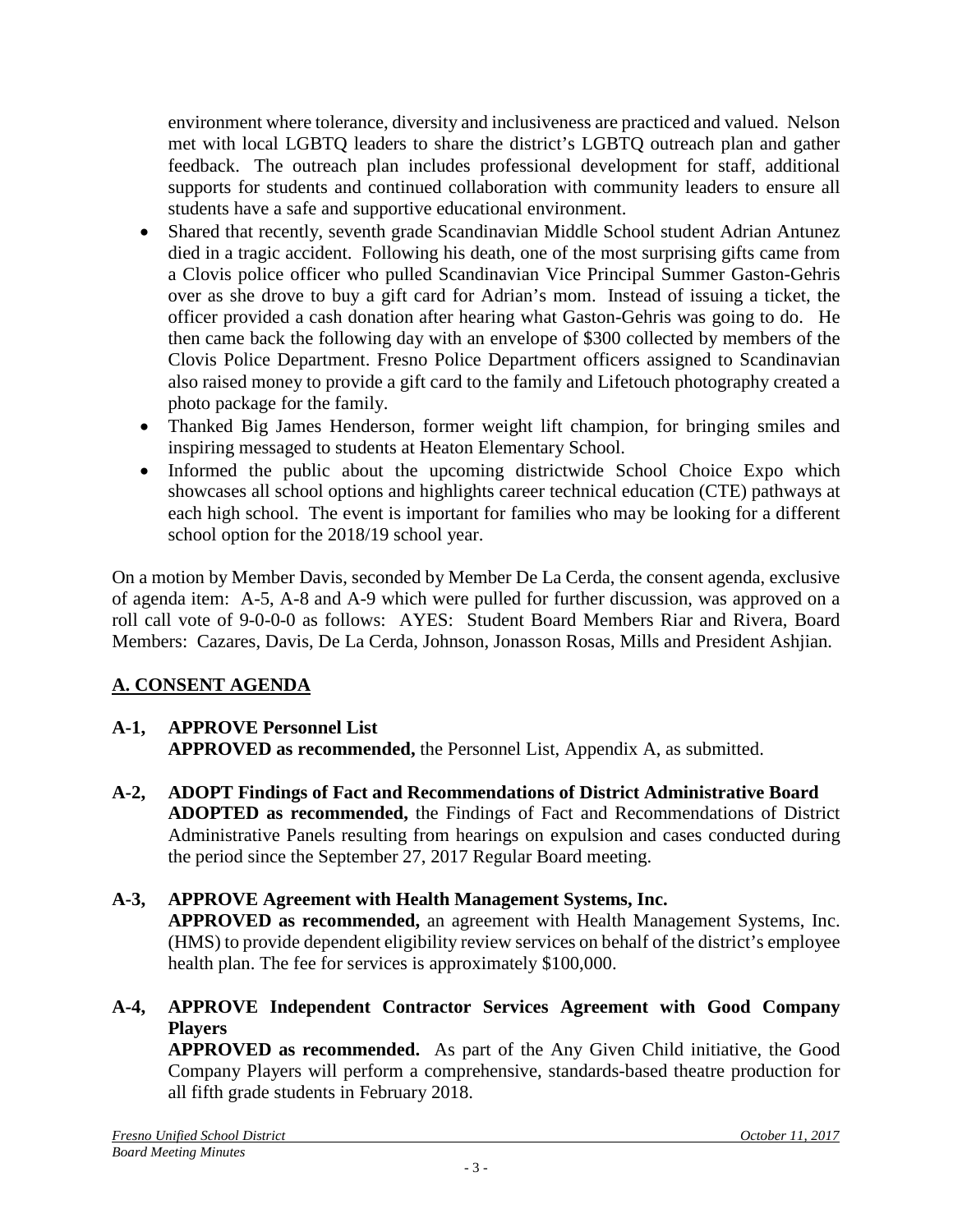**A-5, APPROVE Award of Request for Proposal 17-21, U.S. Communities Cleaning Supplies, Equipment and Custodial Related Product Services and Solutions APPROVED as recommended,** a Request for Proposal (RFP) 17-21, for cleaning supplies; equipment; and custodial related products, services, and solutions for use throughout the district. The bid is for a three-year contract, commencing November 1, 2017, with two one-year renewal options. As lead agency for the RFP, approval means Fresno Unified will establish a nationwide master agreement that can be used by more than 90,000 public agencies. Proposals were evaluated on each proposer's ability to meet or exceed requirements set forth in the RFP. Based on an extensive review, staff recommends award to the best value respondent:

> Interline Brands DBA Supplyworks (Jacksonville, FL) Estimated annual cost \$653,000 *Headquartered in Jacksonville, FL with a Fresno sales office, and warehouses and distribution centers throughout California*

For the record, comments/questions were made thanking staff for choosing environmentally safe products, and hopes they will continue to seek fragrant free products for the health of our students and employees. Chief of Operations Karin Temple was able to provide clarification. Member Jonasson Rosas moved for approval, seconded by Member Mills, which carried a 7-0-0-0 vote. AYES: Board Members: Cazares, Davis, De La Cerda, Johnson, Jonasson Rosas, Mills and President Ashjian.

## **A-6, DENY Claim #17-0526-0189 DENIED as recommended**, a Claim for Damages by a Minor, case #17-0526-0189.

#### **A-7, RATIFY Amended Agreement between Fresno Unified School District and State Center Community College District for Adult Education Consortium Staff Reimbursement of Costs**

**RATIFIED as recommended,** an amendment to the 2016/17 agreement between Fresno Unified School District and State Center Community College District for the reimbursement of a loan of staff to the State Center Adult Education Consortium (SCAEC). The district will be reimbursed for the full salary and benefits from the SCAEC funding (Assembly Bill 104 Adult Education Block Grant). Additional reimbursement in the amendment will total \$1,579.

## **A-8, RATIFY Cooperation and Shared Responsibility Agreement with Fresno County Superintendent of Schools**

**RATIFIED as recommended,** a Cooperation and Shared Responsibility Agreement between Fresno County Superintendent of Schools (FCSS) and Fresno Unified School District to complete the final year of the Professional Development in Arts Education grant. Per the Cooperation and Shared Responsibility Agreement, FCSS will reimburse the district up to \$32,400 for substitute teachers for participating classroom teachers to attend three face-to-face sessions, as well as supplemental pay for these teachers to complete the online units through the annual grant funding.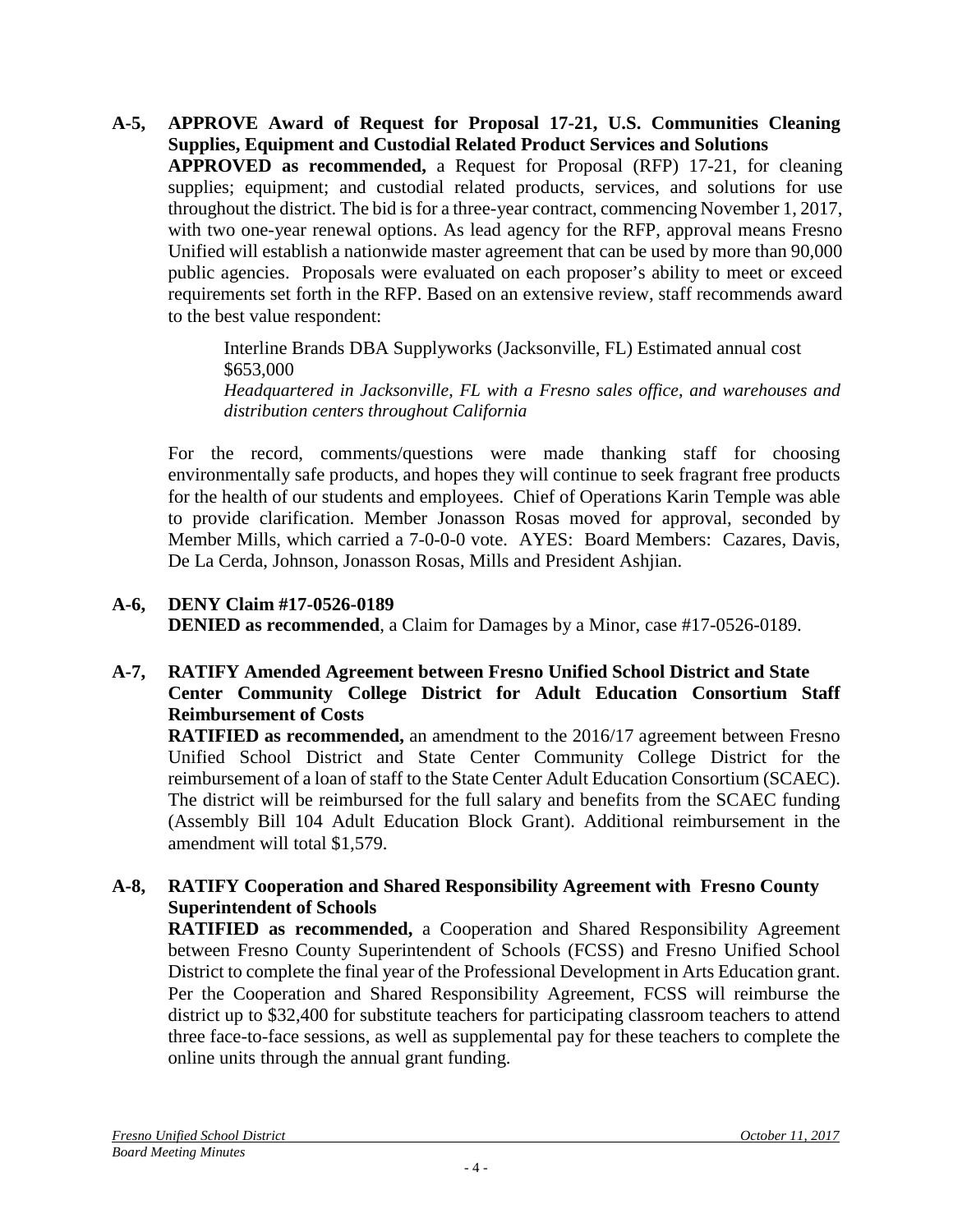For the record, comments/questions were asked if the program will continue into future years, requested information on the outcomes and goals reached of the program and whether or not we need to advocate for additional funding. Manager Catherine Aujero was able to provide clarification. Member Cazares moved for approval, seconded by Member Davis, which carried a 6-0-0-1 vote. AYES: Board Members: Cazares, Davis, Johnson, Jonasson Rosas, Mills and President Ashjian. ABSENT: Board Member De La Cerda.

## **A-9, RATIFY Change Orders and Filing of Notice of Completion for the Project Listed Below**

**RATIFIED as recommended,** Change Orders and the Notice of Completion for the following project, which has been completed according to plans and specifications:

Bid 17-23A-H, Exterior Painting at 16 Campuses Deduct Change Order 1, Section E (Turner): (\$ 6,000) Change Order 1, Section G (Chavez Adult School & Rowell): \$12,100

For the record, comments/questions were made regarding the planning of the portables relocation, and clarification regarding the timing of when the contractor was supposed to paint. Chief of Operations Karin Temple was able to provide clarification. Member Jonasson Rosas moved for approval, seconded by Member Davis, which carried a 7-0-0-0 vote. AYES: Board Members: Cazares, Davis, De La Cerda, Johnson, Jonasson Rosas, Mills and President Ashjian.

## **END OF CONSENT AGENDA**

## **UNSCHEDULED ORAL COMMUNICATIONS**

**Mr. and Mrs. Farber** – Spoke about the Good Company Players production produced for Fresno Unified School District fifth graders and invited everyone to attend this year's production in February.

**Jessica Mahoney** – Thanked Board and Superintendent for adopting the LGBT resolution. Felt it was disrespectful to students and staff for Board President Ashjian to not be present during the reading of the resolution.

**Andrew Fabela** – Spoke about respect for all. Mentioned the district's board policies and not having one for censorship or removal of a Board President.

**Gary Barsoom** – Spoke about the intolerances against Christians and supports Board President Ashjian.

**Rev. Roger Minassian** – Concerned about teaching LGBTQ under the Healthy Youth Act.

**Bishop Jerrold Westbrook** – Spoke about his support of Board President Ashjian and supports everyone to choose to be who they choose to be. Thanked Fresno Unified School District for teaching his children. Will continue to raise his children with Christian values.

**Zoyer Zindal** – Thanked Superintendent Nelson and staff for meeting with the group Trans-Emotion to make positive changes in the district. Disappointed with Trustee Ashjian for not meeting with the group. Requested that Trustee Ashjian step down as Board President.

**Jordon Fitzpatrick** - Requested that Trustee Ashjian step down as Board President because of his comments regarding LGBTQ.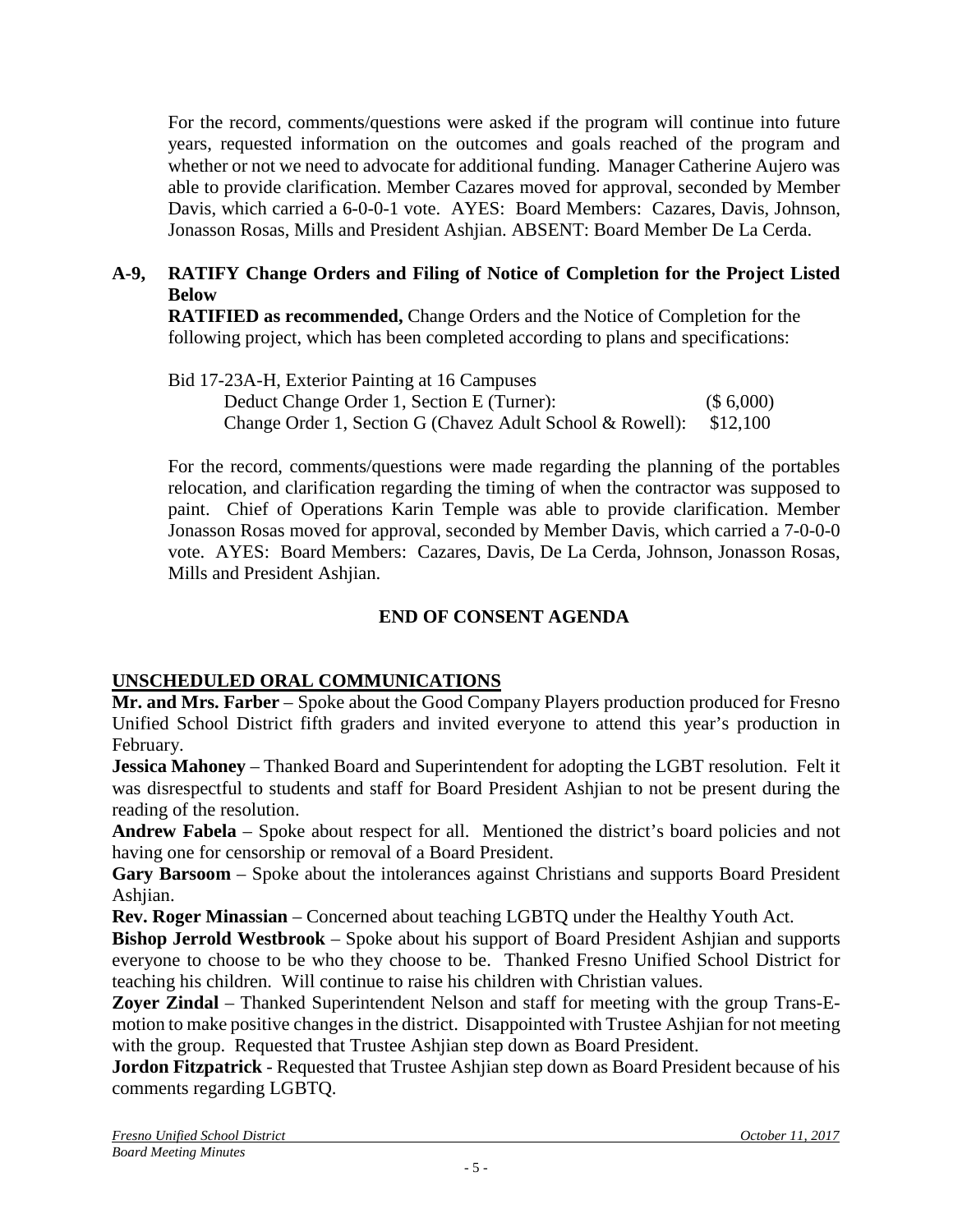**Michael J. Kurnosoff Jr**. – Spoke about an incident near Duncan High School where his daughter, students and staff where almost hit by unlicensed student in the cross-walk. Feels the district has not done enough to resolve the issue.

## **B. CONFERENCE/DISCUSSION AGENDA**

#### **Agenda Item B-10, Discuss Censure and/or Remove as President of the Board, Mr. Brooke Ashjian**

On August 28, 2017, Rev. Bill Knezovich, Pastor of Our Saviour's Lutheran Church, along with representatives of many faith communities submitted a request for placement on the board of education agenda.

Presentation by Rev. Bill Knezovich,

An opportunity was provided to hear questions/concerns from members of the Board. Mr. Rev Bill Knezovich was available to respond.

For the record, comments/questions were made regarding the First Amendment and the Freedom of Speech, not agreeing with the words of Board President Ashjian, Board Bylaw 9010 Public Statements *The Governing Board recognizes the responsibility of Board members in their role as community leaders to participate in public discourse on matters of civic or community interest, including those involving the district, and their right to freely express their personal views* and Board Bylaw 9005 Governance Standards *Recognize and respect differences of perspective and style on the Board and among staff, students, parents and the community,* assurances by Superintendent and Board Members that what the district is teaching in the classrooms is medically, non-judgmental Sex Education curriculum, additional steps by staff to ensure all students feel safe, stop on the personnel attacks and focus on the students, free speech is free but no free of consequences, Board Bylaw 9010 also states *when speaking for the district, the Board encourages its spokespersons to exercise restraint and tact and to communicate the message in a manner that promotes public confidence in the Board's leadership, the bylaw also states When speaking to community groups, members of the public, or the media, individual Board members should recognize that their statements may be perceived as reflecting the views and positions of the Board. Board members have a responsibility to identify personal viewpoints as such and not as the viewpoint of the Board,* the request to remove Trustee Ashjian as Board President, parents have the right to opt out to Sex Education, modeling good behavior, and the need to focus on our students*.* No action is required for this item.

For the record, comments were made by the following individuals regarding Censure and/or Remove as President of the Board, Mr. Brooke Ashjian:

**Dr. Kevin Macy-Ayotte, Kaylia Metcatfe, Howard K. Watkins, Eleanor Dote, Jacob, Rev. Steve Skiffington, Patricia M. Potter, Rev. Chris Breedlove, Andy Fabela, Toni Onkka, Tristan Stokes and Emily Cameron** – Spoke on the First Amendment and the right of a Board Member to request a resolution to censure Board President Ashjian, mentioned Board Bylaw 9312 which states, *Bylaws may be adopted and amended by a majority vote of all members of the Board, following the same procedures as those used for the adoption or amendment of policy,* words matter and Board President Ashjian words were hurtful, misguided and dangerous, action